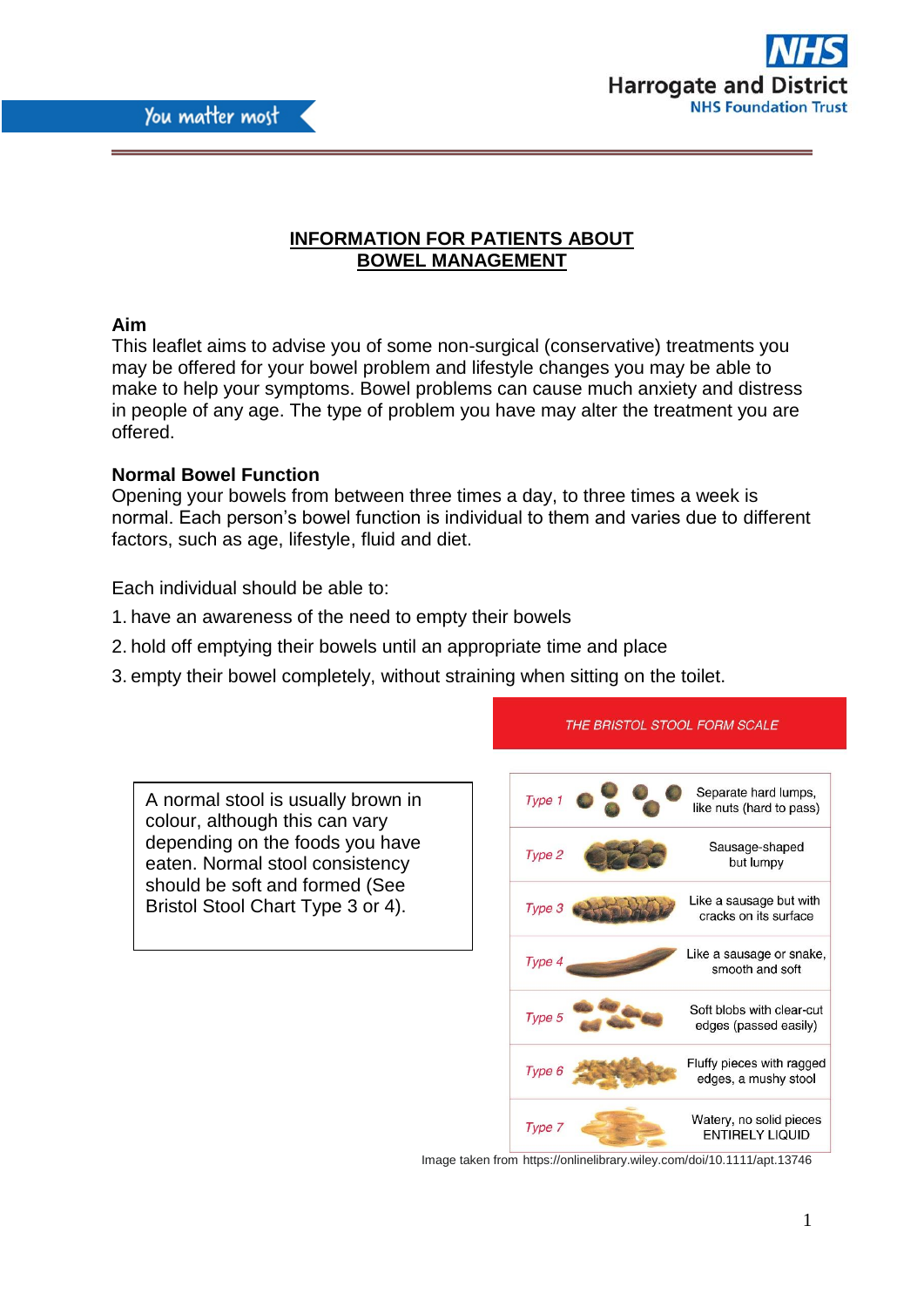

# **Common Bowel Disorders**

**The following types of symptoms are commonly seen:** 

**Constipation** is generally defined as:

- opening of the bowels fewer than 3 times a week
- needing to strain to open the bowels on more than a quarter of occasions
- passing of hard or pellet-like stools on more than a quarter of occasions
- a sensation of incomplete emptying of stool on more than a quarter of occasions.

People who are constipated often find it painful to have a bowel movement and often describe bloating, straining, the sensation of a full bowel or a sense that the bowel has not completely emptied. For the stool to move through the colon, a balanced and healthy diet rich in fibre and fluids, as well as a moderate amount of exercise is needed. Slower passage of stool through the colon can cause the bowel motion to become hard, dry and more difficult to pass**.** 

**Obstructive Defaecation** is the inability to pass stools even with excessive straining. People often report the sensation of bowel blockage during emptying and the sensation that the bowel has not emptied fully. People sometimes describe having to use their fingers to help open the bowel.

This type of problem can be caused by poor muscle coordination when sitting on the toilet (sphincter muscles can tense/close instead of relax/open) or by the presence of a prolapse when the stool can become trapped in a pouch/bulge in the lower rectal wall making it difficult to empty.

**Faecal incontinence** is the leakage of solid, liquid or gas from the back passage due to the reduced ability to control bowel closure.

Leakage can vary from a smearing on underwear to the loss of a full bowel motion.

**Faecal urge incontinence** happens when you are unable to get to the toilet quickly enough during the sensation of needing to go.

**Passive faecal incontinence** is when you are not aware of the leakage of wind or stool from your back passage.

# **Main causes of faecal incontinence include:**

#### **1 Pelvic Floor Weakness**

 Weaker pelvic floor muscles can make it difficult to hold on when you need to go to the toilet. Bladder, bowel and sexual functions all require good pelvic floor muscles. These muscles along with the abdominal muscles are also important for posture and help to support your spine.

Pelvic floor muscles work to help prevent unwanted leakage (incontinence) by keeping the bladder and bowel openings closed. It is also important that these muscles relax to allow easy bladder and bowel emptying. Good pelvic floor muscles can also improve sensation with sexual intercourse.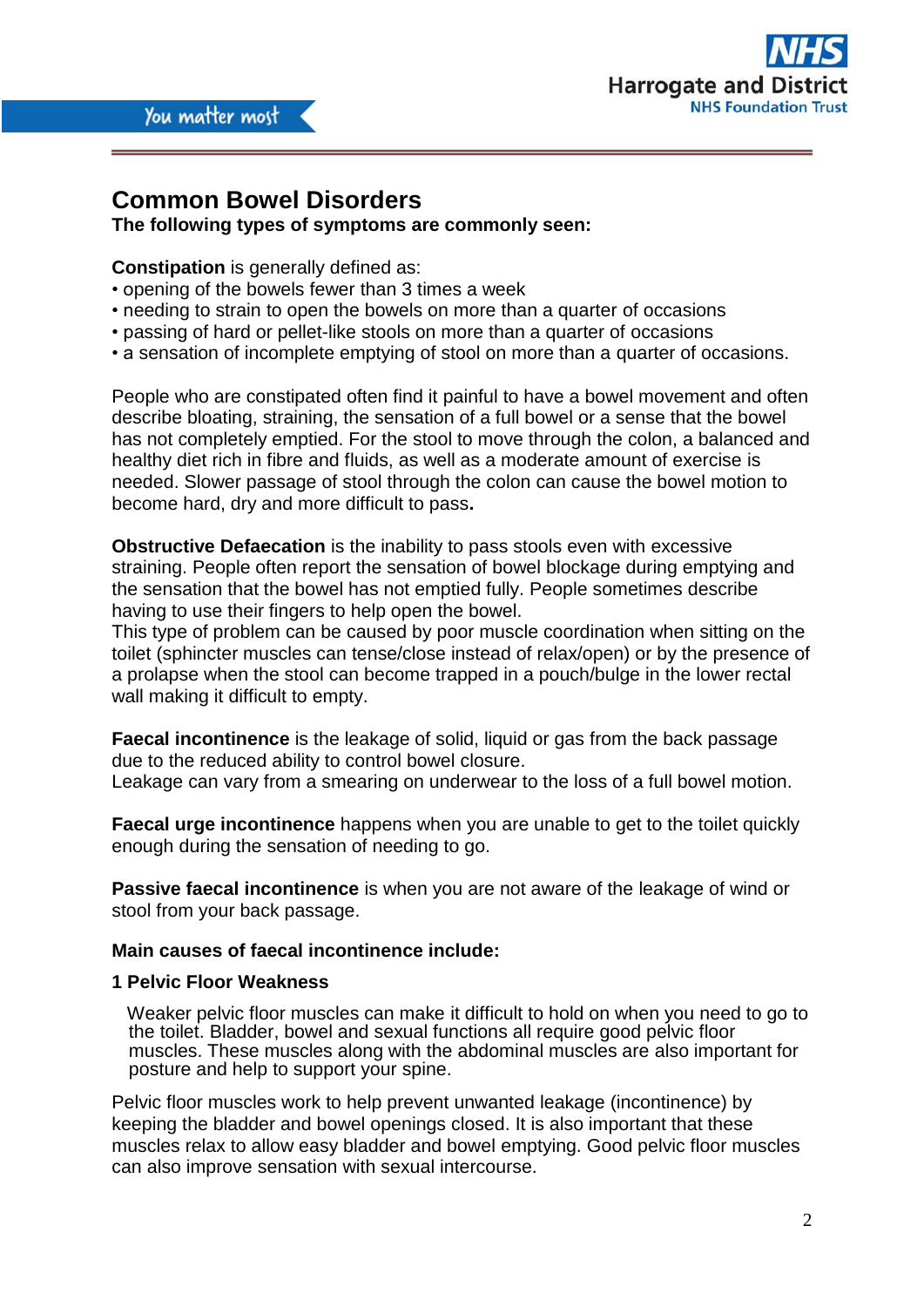



# **Why problems may occur with the pelvic floor muscles.**

**Causes:** Like any other muscles of the body the pelvic floor muscles can be weak, too tight, torn, overstretched or slow to work.

**Pregnancy and childbirth-** can cause pelvic floor weakness especially if you have had an assisted delivery, significant tear, episiotomy or a very large baby. **Menopause-** may lead to pelvic floor problems or worsen existing problems due to the vaginal and hormonal changes.

**Chronic constipation-** regular straining to empty your bowels can overstretch the muscles and cause weakness. Poor relaxation of the pelvic floor muscles can cause difficulty empting your bowels.

**High impact exercise, heavy or repeated lifting-** can cause an increase in the abdominal pressure putting the pelvic floor muscles under strain. These muscles can be over loaded with heavy weight lifting and vigorous gym activities such as jumping. **Increased body weight-** may increase the pressure on the pelvic floor muscles. **Smoking**- can cause coughing, which can increase pressure on these muscles.

The pelvic floor muscles have two types of muscle fibres in them: Slow twitch muscle fibres have constant tone in them (even when you are asleep). They support your pelvic organs up inside you and work to keep your passages closed until you are ready to go to the toilet.

Fast twitch muscle fibres which contract quickly to prevent leakage of urine when there is extra pressure on the bladder e.g. when you cough, sneeze, laugh or lift something heavy.

Other conditions such as neurological conditions and diabetes may also have an effect on the pelvic floor muscles.

#### **For patients with catheters**

If you have a catheter in place only start your pelvic floor muscle exercises once your catheter has been removed. For long term catheter use please speak with your clinician, do not perform pelvic floor muscle exercises with a catheter in place.

For full instructions on pelvic floor muscle training please refer to the pelvic floor muscles leaflets for Men and Women.

#### **2 Severe or long lasting diarrhoea.**

Softer, less formed motions are more difficult to control and can lead to faecal incontinence. It can also be a problem to wipe clean after a bowel movement.

#### **3 Nerve damage**

 Conditions that can affect the nerves in your bottom e.g. Diabetes, stroke or spina bifida, can cause loss of sensation or muscle control.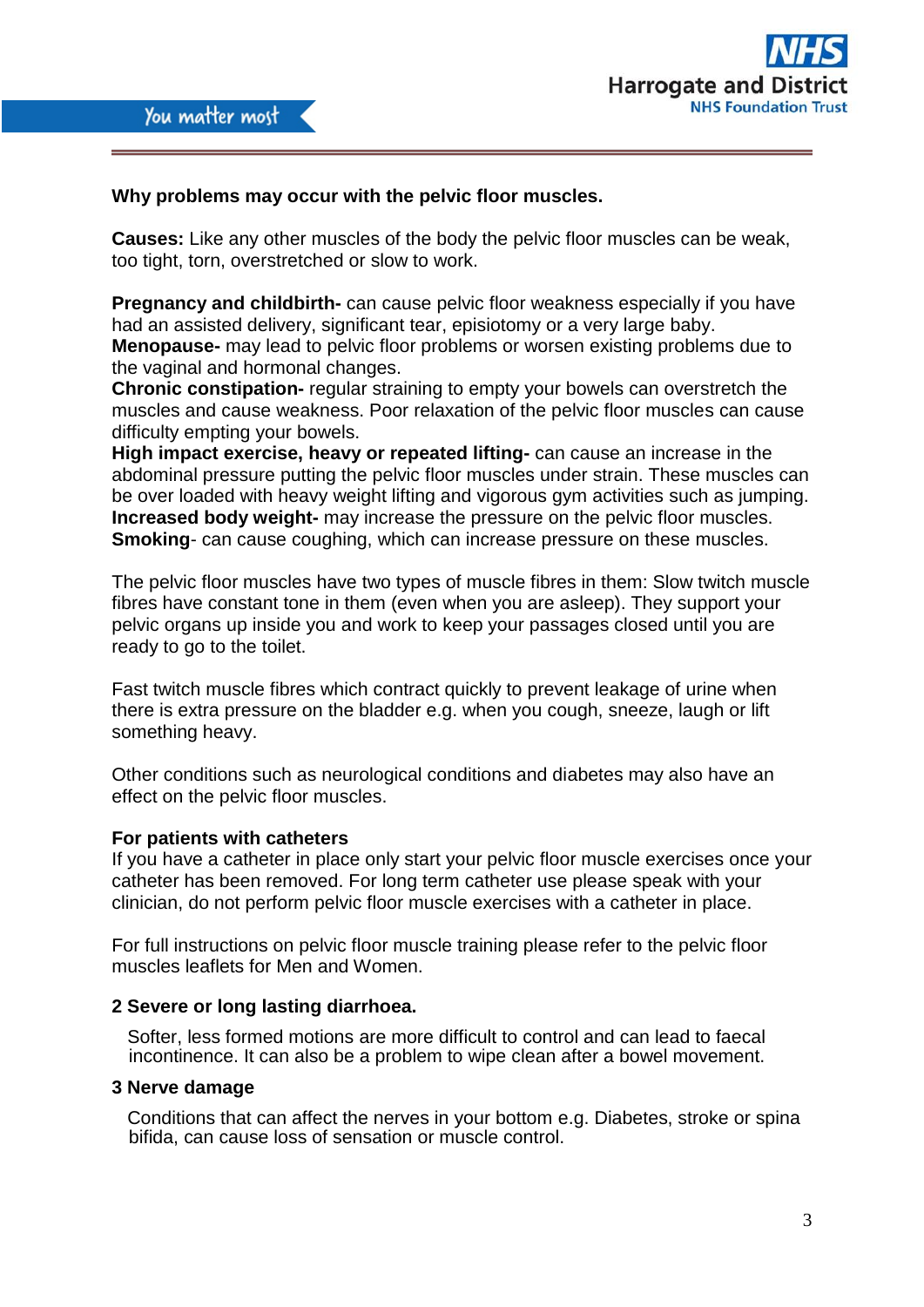

# **Treatment**

Your bowels are a key part of your body and it is possible to get back in control of them. This may seem difficult at times, especially when you feel under stress. The following advice will help you to regain control.

# **Treatment includes:**

# **Education and Advice**

We will give you support and information including what may be causing your symptoms and may use pictures, models and other visual aids to help improve your understanding.

Education explaining how normal bowel function works and the common causes of bowel problems such as faecal incontinence and constipation can help with implementing any changes required.

#### **Lifestyle Changes**

It is important that you try to devote time for your bowels every day. Try to go to the toilet at a regular time or times each day. The best time would be following breakfast or after a main meal. The reason for this is that eating triggers the gastro-colic reflex (eating sends out signals to the bowel to become active). Try not to rush going to the toilet, this should be at a time when you are not rushing to do other things. Depending on your symptoms it may be advised to only go to the toilet when you have a strong urge. Your clinician can advise you further.

#### **Diet**

This is a key component in helping improve bowel management, whatever your symptoms. It can be difficult to work out which food types affect your bowels. It is important to remember that each individual varies enormously in their response to diet and what works for you may not work for someone else, even if they suffer the same symptoms.

It is important that you eat regularly as skipping meals can produce sluggishness of the bowel and thereby constipation. It is important that you should eat a balanced diet. The fibre in the diet is responsible for giving roughage to the stool. A diet containing high fibre is not always the best diet for constipation, as too much fibre can lead to increased bloating and discomfort, especially for people with slow gut transit. If you feel that your diet is short on fibre, then try to use fruit and vegetables, which contain soluble fibre, rather than cereals with bran, which contain insoluble fibre, as they are less likely to cause bloating.

There are also certain foodstuffs that can act as natural laxatives such as ground flaxseed, prunes, figs and spicy foods.

#### **Fluids**

It is important that you should drink sufficient amounts of fluid daily (at least 1.5-2 litres of fluid a day). Too much caffeine such as that in tea, coffee or cola can be dehydrating, as can too much alcohol.

You may be asked to complete a food and fluid diary which means recording what you eat and drink, alongside your bowel activity, every day for at least a week. This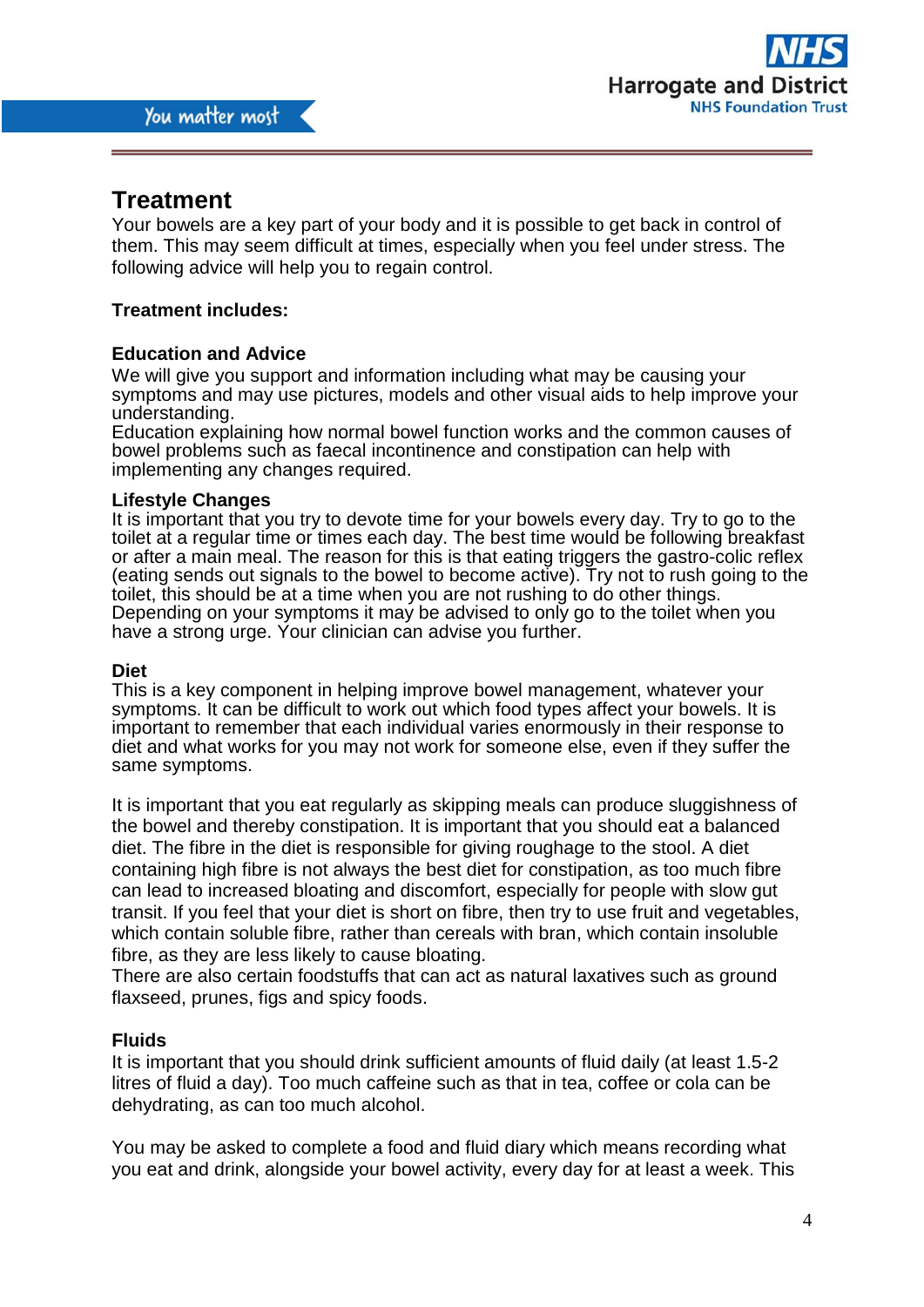

can provide valuable information from which your clinical specialist may make suggestions as to changes you can make to your diet and fluid intake which may help relieve your symptoms. Onward referral to a Dietician can sometimes be appropriate.

# **Defaecation Techniques**

You may be taught simple ways to enable you to pass stool without straining. This involves adjusting your posture on the toilet and using special breathing patterns to keep you relaxed and improve the efficiency of your bowel movement.

# **Process of defaecation**

Do not be afraid of opening your bowels. Go when

you get the urge to avoid

constipation.

**1.** There is an urge/sensation to open your bowel. Go to the toilet immediately if it is an appropriate time and place.

**2.** It is helpful to raise your feet about 6 inches using a foot stool. Feet should be shoulder width apart.

**3.**Take a deep diaphragmatic breath by inhaling slowly. Your shoulders should remain still and the abdomen should expand like blowing up a balloon.

**4.** Lean forward, placing elbows on your knees and bear down gently as you lean forward remembering to gently increase your effort to a medium strong push, pushing evenly throughout your effort while relaxing the anal sphincter.



https://www.bladderandbowel.org/help-information/resources/toilet-positions/

Remember to do this technique every time you go to the toilet so that habit can be formed and maintained.

**Do not strain-** Do not spend more than 5-10 minutes on the toilet. If the bowels do not open do not panic. Try again later when you get the urge or at the same time the next day. It may not be normal for you to pass a stool every day. Remember the effect of the above regime may not be evident immediately and that it takes time and practice.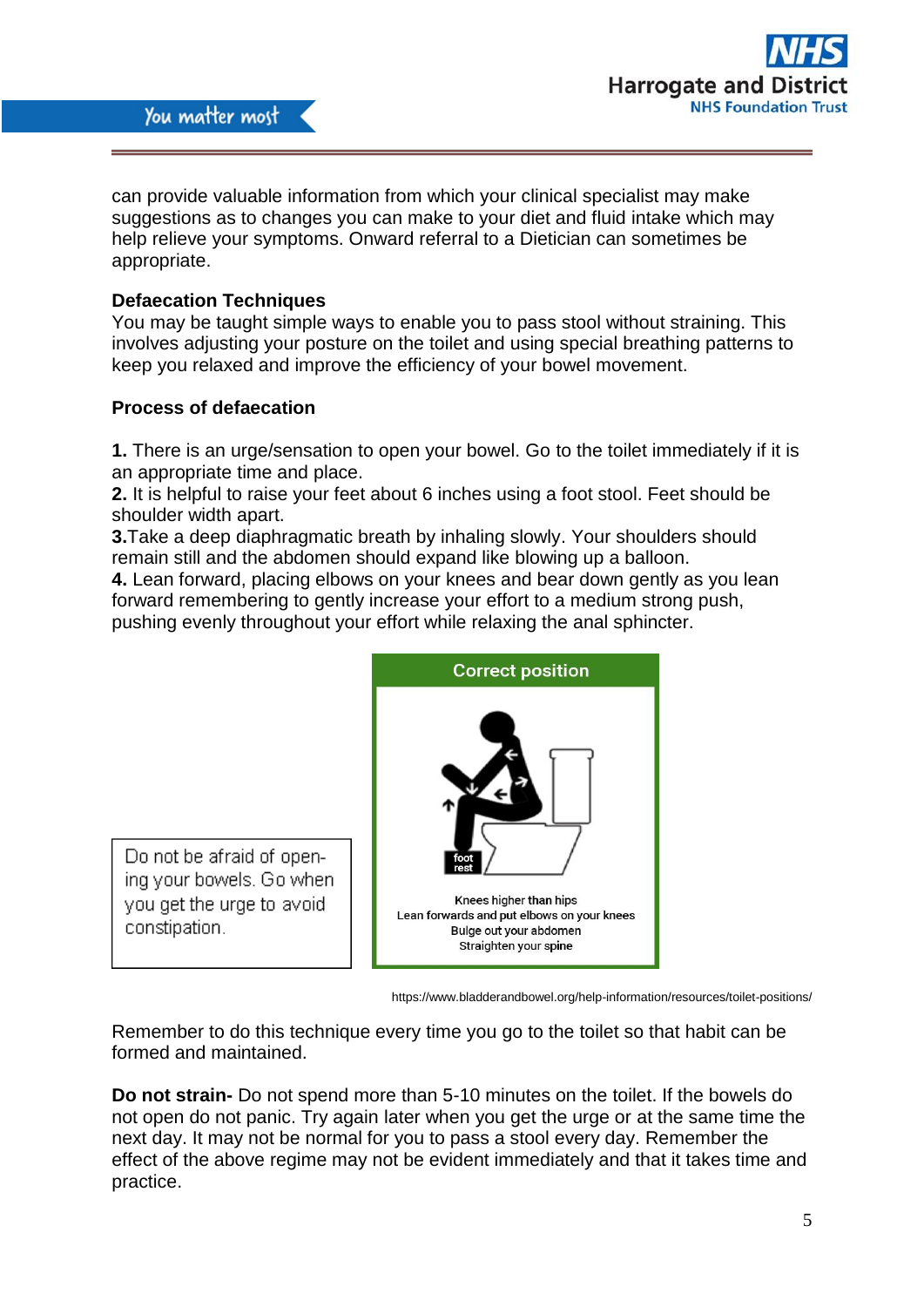# **Holding On Programme**

This is a technique whereby you are taught to increasingly resist the urge to open your bowels in an effort to overcome faecal urgency. Activate/squeeze your pelvic floor muscles and try to hold on for an extra few seconds the next time you need to empty your bowels. It is recommended that you try this in a safe environment with a toilet close by. Try to see if this can allow you to then walk calmly to the toilet and not feel rushed. Gradually try to increase the length of time you can hold on up to 5-10 minutes and thereby regain greater control of the back passage muscles. This focuses on effective use of the pelvic floor muscles, to be more in control of your bowel emptying.

#### **Biofeedback**

Biofeedback takes information about something happening in the body and presents it in a way that you can see or hear and understand. In this case a probe is attached to a bio-feedback device which gives you feedback as to how well you are doing your pelvic floor exercises.

Biofeedback can be used for both strengthening weak pelvic floor muscles (up training) as well as training tight shortened overactive pelvic floor muscles to relax (down training).

# **Pelvic Floor Muscle Stimulation**

This is where pelvic floor muscle contractions are stimulated via an electrode inserted into the back passage.

#### **Further Management**

#### **Medication**

A review of your current medication with your GP or Pharmacist may identify whether these are contributing to your bowel symptoms.

There are several types of medications which act in different ways to help relieve bowel symptoms.

Laxatives/stool modifiers and anti-diarrhoeal medications should be not be considered for long term use unless prescribed by your GP.

#### **Ano-rectal Irrigation**

A variety of irrigation systems using warm water are available to stimulate more complete and effective evacuation by flushing out the lower bowel.

#### **Additional Help**

Various devices are available which are designed specifically to help you develop practical coping strategies on a daily basis. This helps you to feel more confident with your bowel management.

Containment products such as anal plugs/inserts can reduce the risk of faecal leakage.

The skin around the back passage is best washed with warm water only. Barrier creams can help prevent irritation around the back passage. Skincare products may be discussed further with your physiotherapist, GP or local pharmacist.